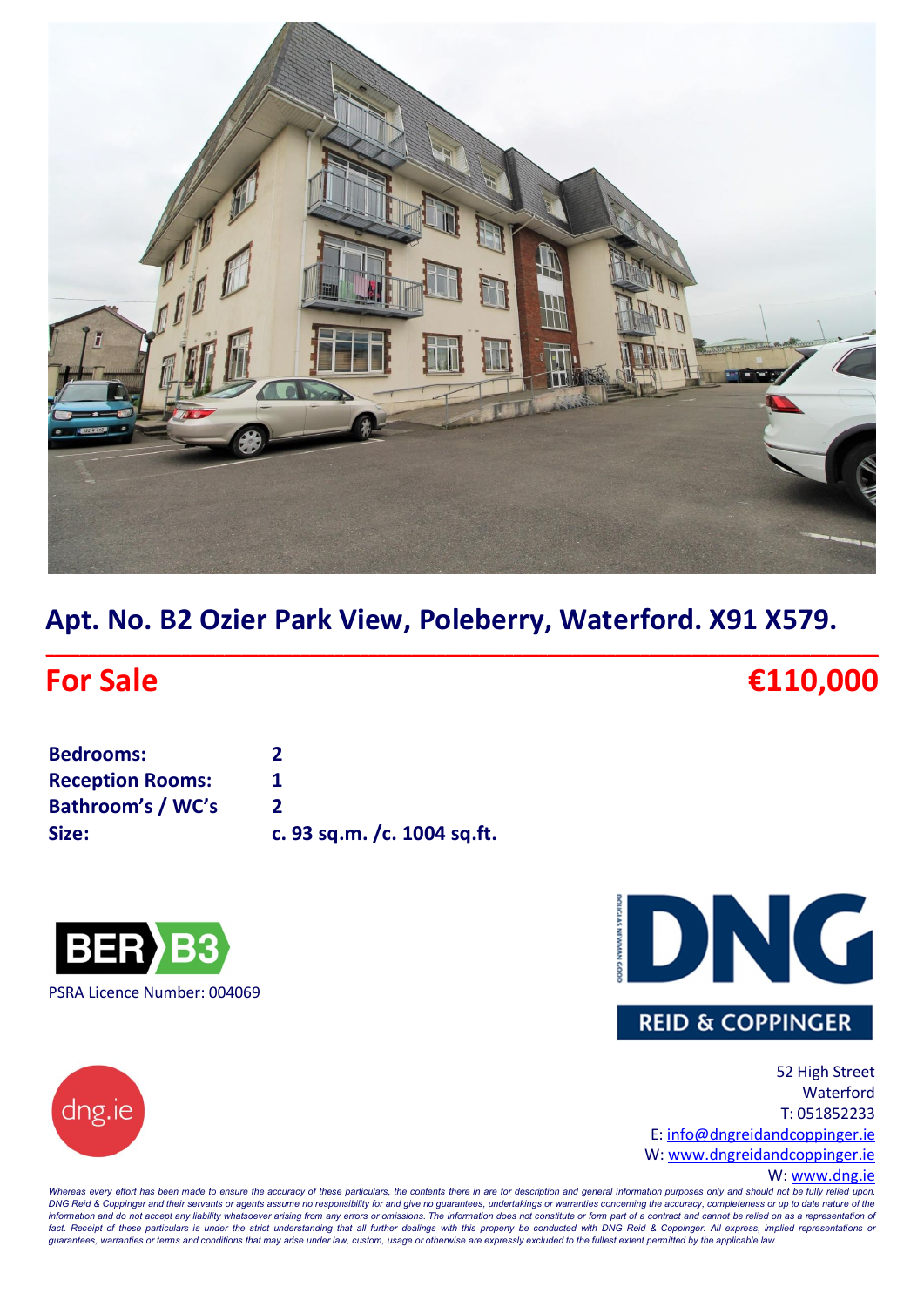#### **DESCRIPTION**

Spacious first floor two bedroom, two bathroom apartment, situated in the gated development of Ozier Park View, just off Poleberry in Waterford City. The property comprises of entrance hall, large open plan living/dining/kitchen with balcony, two double bedrooms main en suite and a main bathroom. The property has the benefit of uPVC double glazed windows, electric storage heating and lift access. The property is being sold with sitting tenant and current income for apartment is €800 per month.

### **LOCATION**

The property is located in a private gated development adjacent to Ozier Park and Poleberry. Within minutes' walk to a choice of excellent schools, Tesco Pokeberry, TK Max, Odeon Cinema and Waterford City Centre.

#### **ASKING PRICE €110,000**

**FOR FURTHER INFORMATION AND VIEWING DETAILS PLEASE CONTACT DNG REID & COPPINGER AUCTIONEERS 051852233**





Whereas every effort has been made to ensure the accuracy of these particulars, the contents there in are for description and general information purposes only and should not be fully relied upon. DNG Reid & Coppinger and their servants or agents assume no responsibility for and give no guarantes, undertakings or warranties concerning the accuracy, completeness or up to date nature of<br>the information and do not acce representation of fact. Receipt of these particulars is under the strict understanding that all further dealings with this property be conducted with DNG Reid & Coppinger. All express, implied<br>representations or guarantees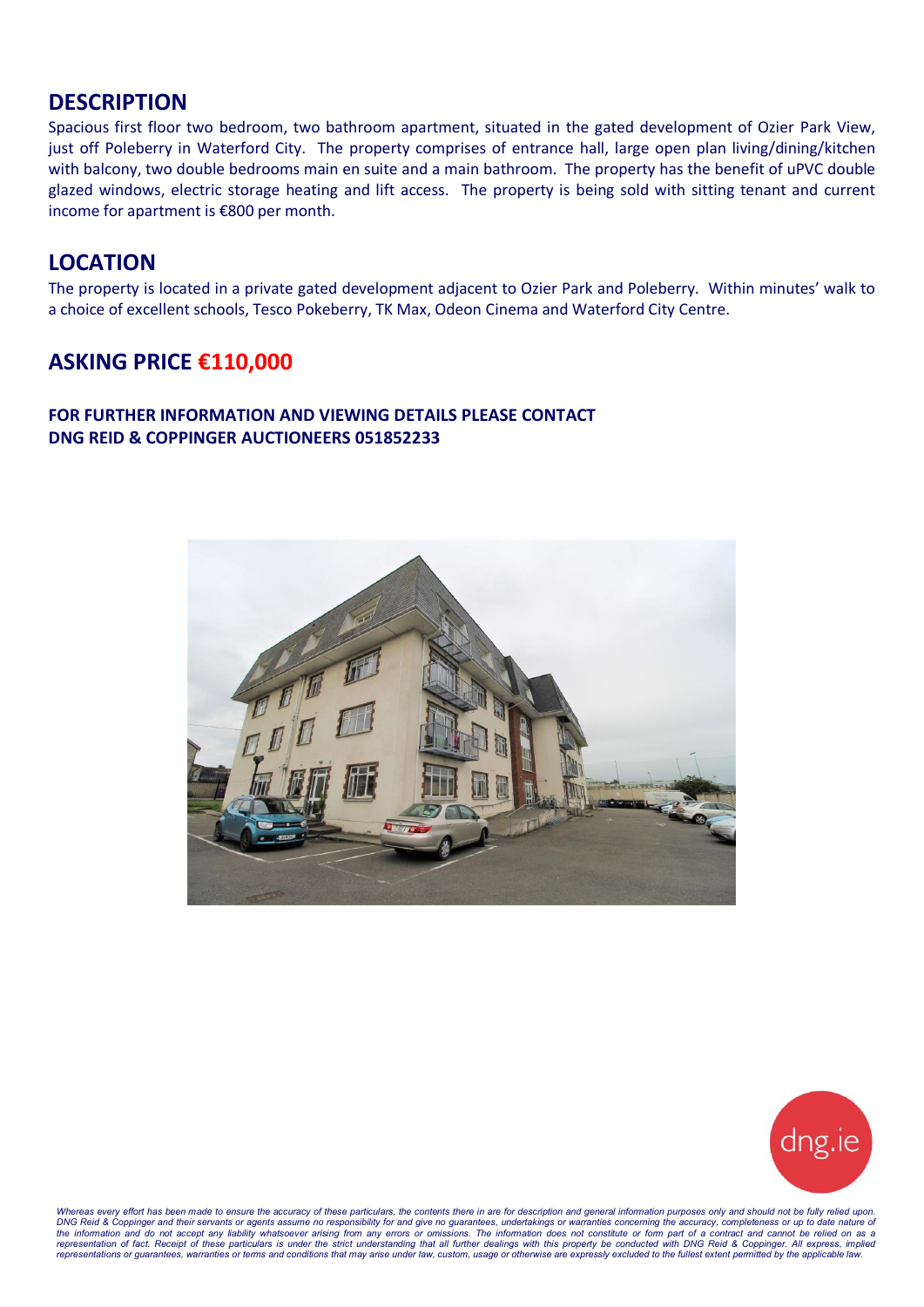